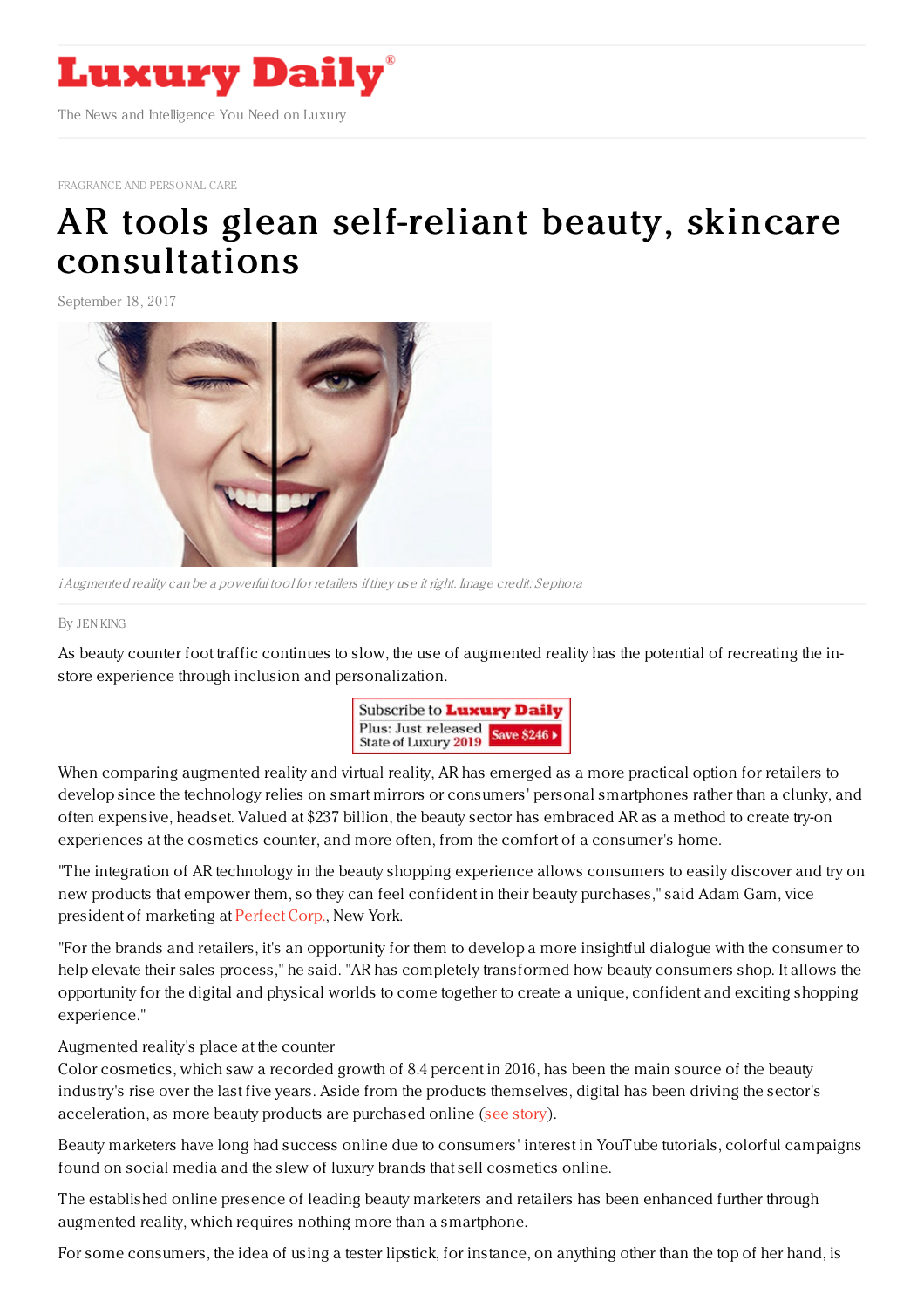off-putting, especially in high-traffic stores. But, germaphobia aside, being able to try on a selection of lipsticks matched to her complexion, on her own time or while in-store, is an appealing offer answered by augmented reality.

"[In a year AR will be] everywhere. In stores, Web sites and in apps," said Parham Aarabi, CEO of [ModiFace](http://www.modiface.com), New York. "On messaging bots, in popular apps, in social networks. Everywhere.

"The technology will also be better, more realistic and accurate, more informative and predictive," he said. "But that will not be as noticeable as the fact that AR is becoming a default technology layer for the entire beauty industry."

LVMH-owned beauty retailer Sephora has been a pioneer in leveraging augmented reality to facilitate product trials. Since launching its Virtual Artist in 2016, consumers have used AR to try on hundreds of millions of color cosmetics combinations digitally.



Sephora's Virtual Artist also suggests full looks in addition to product recommendations. Image credit: Sephora

Sephora's Virtual Artist is available across cosmetics categories including lipstick, eyeshadows and face products such as blush and highlighter. The expanse of options allows consumers to apply a full face of makeup to create a desired look or try a new trend.

Also, using Virtual Artists' AR functions, a consumer can choose her skin tone and overlay a look designed by a Sephora makeup artist on her own face to see how it will look. Leveraging ModiFace's technology the looks appear on the user's face in 3D, allowing her to turn her head and see the look from different angles (see [story](https://www.luxurydaily.com/sephora-rounds-out-beauty-looks-with-expanded-virtual-try-on-experience/)).

Beauty marketer Este Lauder Cos. also leverages ModiFace's AR technology to enhance its online experiences for a number of its premium cosmetics including the Este Lauder flagship brand and Smashbox.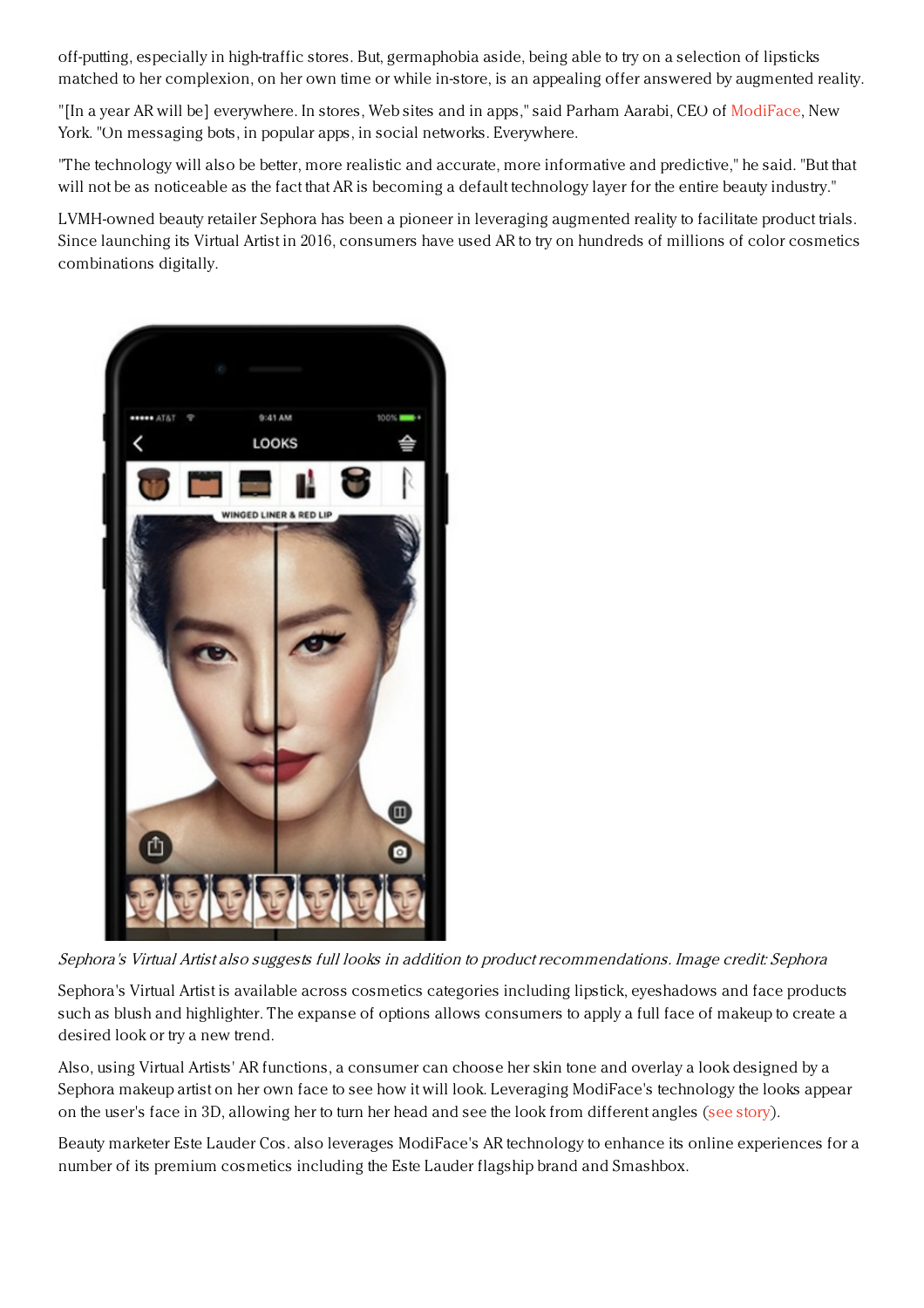

Este Lauder's Pure Color Love lipstick AR experience, powered by ModiFace. Image credit: ModiFace

In July, Este Lauder launched a conversational chatbot through Facebook Messenger that lets consumers try on products through AR.

The chatbot offers recommendations and answers questions as customers search for lipstick and other cosmetics. Additionally, ModiFace technology lets a customer project an augmented reality version of Este Lauder products onto her face using a smartphone's camera (see [story](https://www.luxurydaily.com/estee-lauder-debuts-ar-chatbot-for-lipstick-lovers/)).

Perfect Corp., the firm behind the YouCam Makeup mobile application that allows AR try-ons of Dior, Este Lauder, YSL Beauty and Guerlain products, among many others, found that its users are 1.6 times more likely to buy beauty products than non-users. YouCam users also spends 2.7 times more on cosmetics than non-users (see [story](https://www.luxurydaily.com/beauty-ar-makes-gen-z-shoppers-10x-more-likely-to-buy/)).

ModiFace's own research supports Perfect Corp.'s survey results, finding that being able to test-drive products from anywhere has helped boost conversions up to 84 percent (see [story](https://www.luxurydaily.com/augmented-reality-beauty-experiences-extend-to-targeted-promotions/)).

"Beauty products are extremely personal. It is about the look, feel, texture and the way it matches your face, complexion and features," ModiFace's Mr. Aarabi said. "Personalizing products helps customers make better decisions that they will be happier about. And, as a byproduct, it increases sales."

Putting skincare regimens to the test

With AR's potential for colored cosmetics established, the technology is being expanded to additional categories in the personal care sector.

In August, Perfect Corp.'s YouCam Makeup launched an AR skin diagnostic tool to guide consumers to a "flawless" complexion.

The skincare diagnostic tool lives within the YouCam Makeup app and gives users a real-time skin analysis by picking up signs of skin health such as wrinkles, spots, texture and dark circles.

Using AR facial recognition, artificial intelligence and deep learning, the skincare tool evaluates the skin's condition. By balancing lighting conditions and normalizing the environment, the tool can track changes in skin condition over time.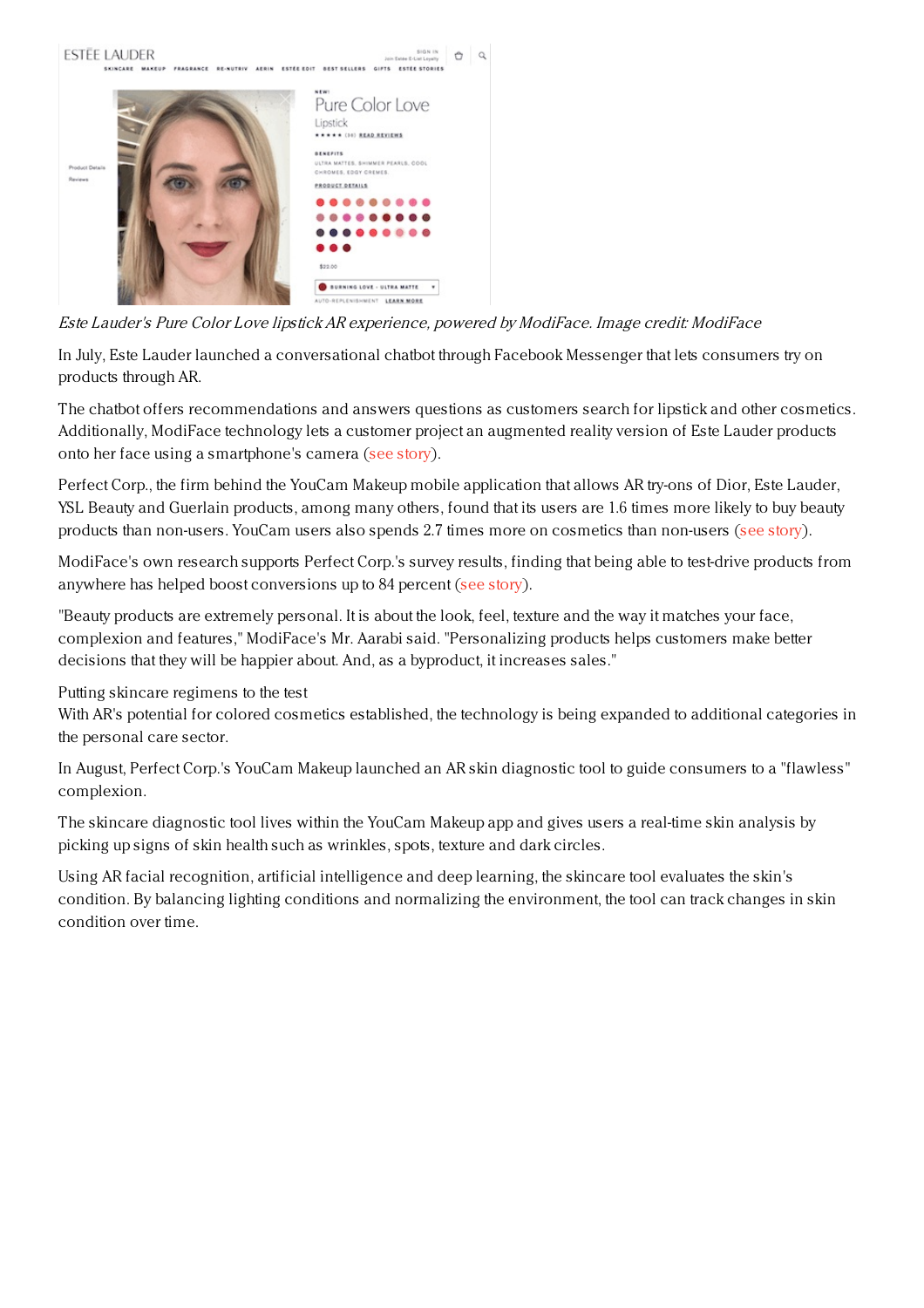

## Perfect Corp.'s YouCam Makeup Skin Dairy tracks complexion issues. Image credit: Perfect Corp.

By snapping a selfie with the skincare tool, users can create and save a Skin Dairy on the app to monitor their complexion and provide a skin health report that includes skin age and relative skin scores compared to other users in a similar demographic. Also, the diagnostic tool can be useful in telling consumers if a skincare regimen is effective.

"Unlike makeup products which have instant and visual benefits/effects, it is difficult to determine whether our skincare regimen is actually performing," Perfect Corp.'s Mr. Gam said. "With this new tool, we can now better understand whether our skincare products are actually living up to their claims and adjust our routine based on the results garnered from this real-time skin analysis.

"This new innovative way to track our skin health is allowing us to create a ritual, and with this ritual we are able to easily identify key factors affecting our glow," he said.

Similarly, ModiFace recently introduced a Web-based skin assessment platform that analyzes a user's skin condition using AR to recommend products and treatments.

Per Retail Dive, ModiFace's tool is built in HTML, allowing skincare brands to integrate the technology onto their